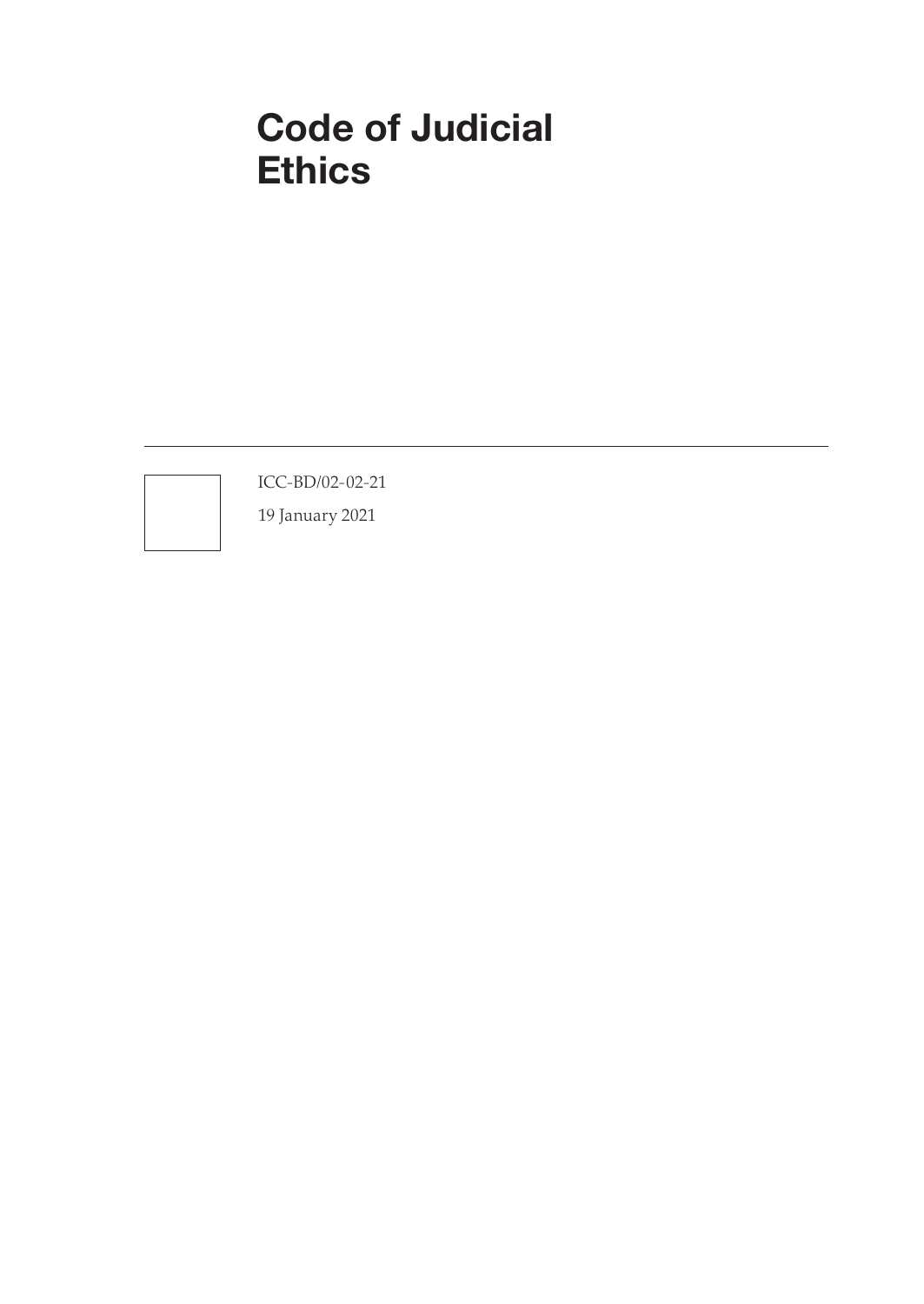**Published by the International Criminal Court ISBN No. 92-9227-372-8 ICC-PIOS-LT-09-002/21\_Eng**

Copyright © International Criminal Court 2021 All rights reserved

International Criminal Court | Po Box 19519 | 2500 CM | The Hague | The Netherlands | **www.icc-cpi.int**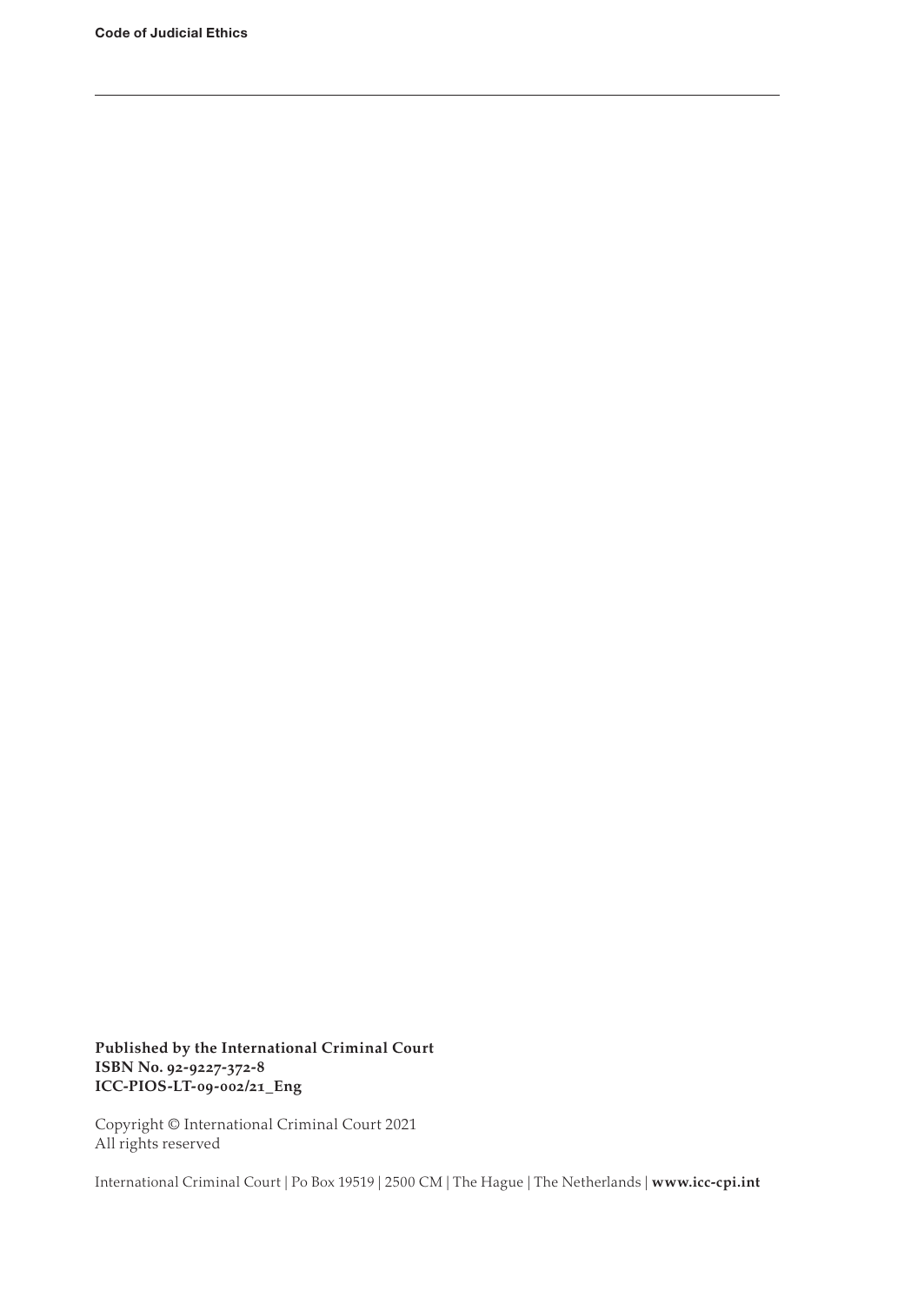#### **Table of Contents**

# **[Preamble](#page-4-0)** 1 Article 1 [Adoption of the Code](#page-5-0) 2 Article 2 [Use of terms](#page-5-0) 2 Article 3 [Judicial independence](#page-5-0) 2 Article 4 [Impartiality](#page-5-0) 2 Article 5 [Integrity](#page-5-0) 2 Article 6 [Confidentiality](#page-6-0) 3 Article 7 [Diligence](#page-6-0) 3 [Article 8](#page-6-0) Loyalty 3 Article 9 [Conduct during proceedings](#page-6-0) 3 Article 10 [Public expression and association](#page-7-0) 4 Article 11 [Extra-judicial activity](#page-7-0) 4 Article 12 [Observance of the Code](#page-7-0) 4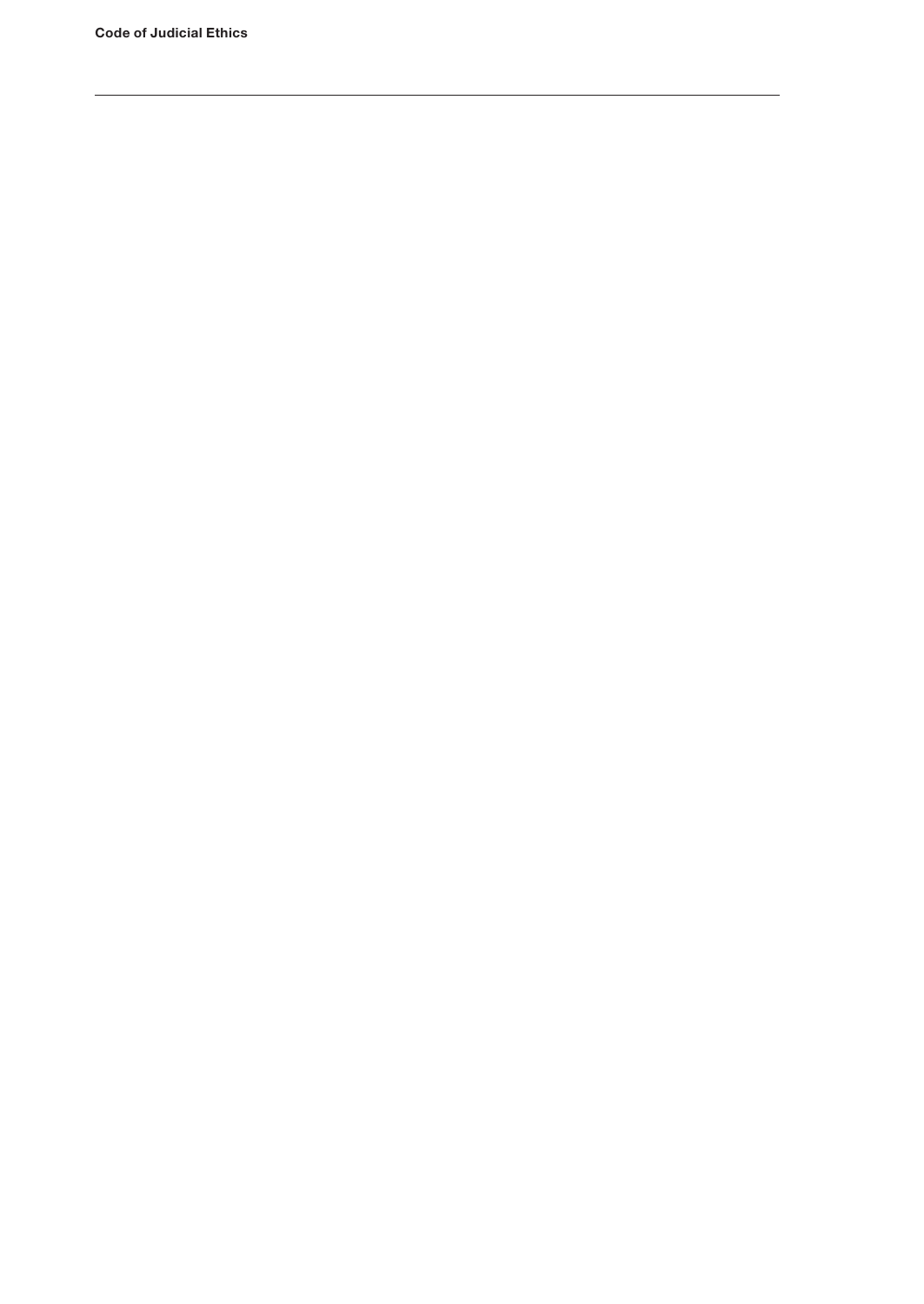# <span id="page-4-0"></span>**Preamble**

The judges of the International Criminal Court;

**Noting** the solemn undertaking required by article 45 of the Rome Statute of the International Criminal Court (the "Statute") and rule 5 (1) (a) of the Rules of Procedure and Evidence (the "Rules");

**Recalling** the principles concerning judicial independence, impartiality and proper conduct specified in the Statute and the Rules;

**Recognising** the need for guidelines of general application to contribute to judicial independence and impartiality and with a view to ensuring the legitimacy and effectiveness of the international judicial process;

**Having regard** to the United Nations Basic Principles on the Independence of the Judiciary (1985) and other international and national rules and standards relating to judicial conduct;

**Mindful** of the international character of the Court and the special challenges facing the judges of the Court in the performance of their responsibilities;

**Have agreed** to amend the Code of Judicial Ethics as follows $^{\text{1}}$ :

<sup>1</sup> This Code of Judicial Ethics was initially adopted by the judges on 9 March 2005. It was amended by the judges on 19 January 2021, with the amendments entering into force upon its publication on the ICC website on 27 January 2021.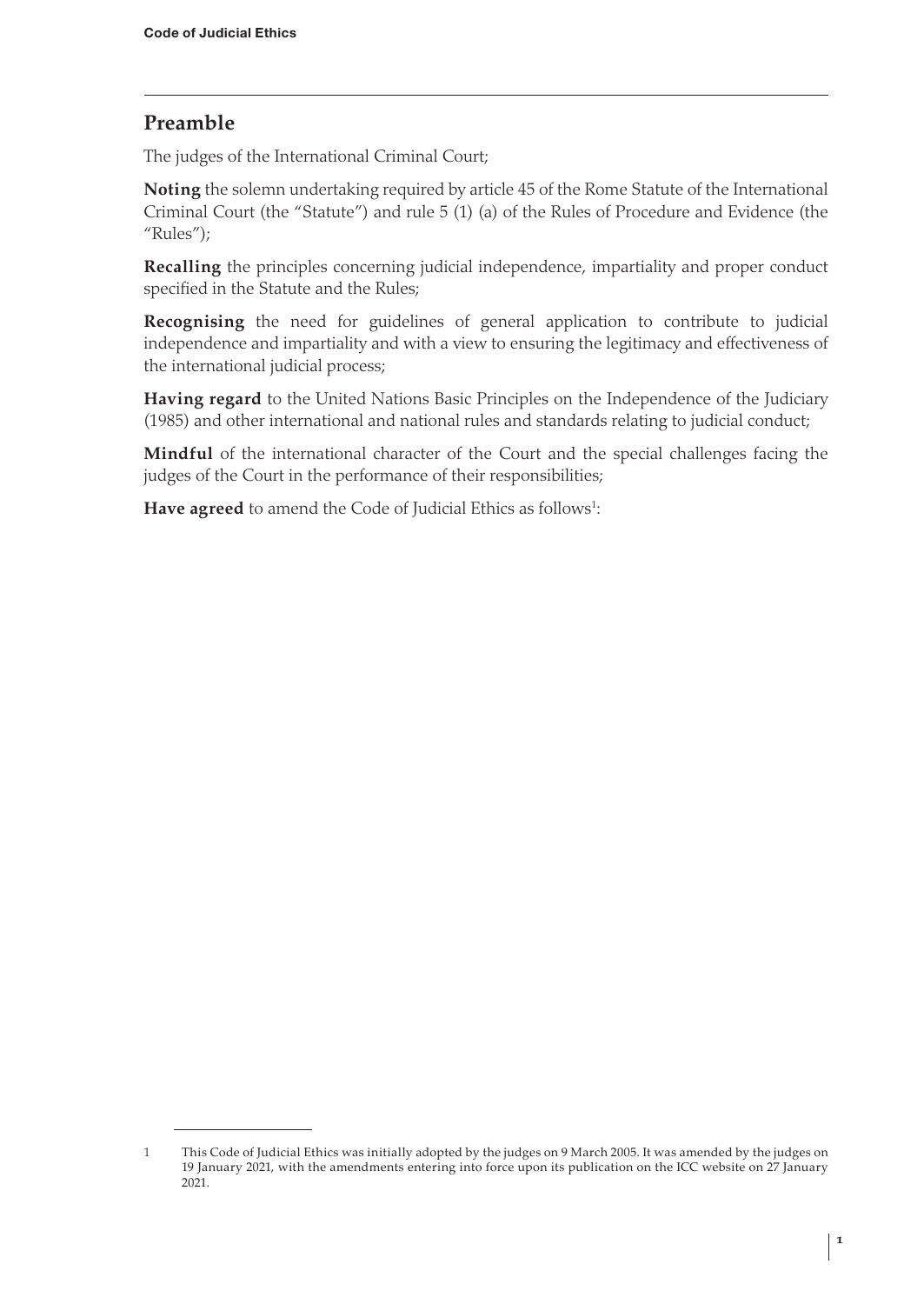# <span id="page-5-0"></span>**Article 1 Adoption of the Code**

- 1. This Code has been adopted by the judges pursuant to regulation 126 and shall be read subject to the Statute, the Rules and the Regulations of the Court.
- 2. The Code shall be reviewed regularly and amended, as necessary.

#### **Article 2 Use of terms**

In this Code of Judicial Ethics the terms "Court", "Statute", "Rules" and "Regulations" shall have the meaning attached to them in the Regulations of the Court.

### **Article 3 Judicial independence**

- 1. Judges shall uphold the independence of their office and the authority of the Court and shall conduct themselves accordingly in carrying out their judicial functions.
- 2. Judges shall decide matters before them on the basis of facts and in accordance with the law, without regard to any restrictions, improper influences, inducements, pressures, threats or interferences, direct or indirect, from any quarter or for any reason.
- 3. Judges shall not engage in any activity which is likely to interfere with their judicial functions or to affect confidence in their independence.

#### **Article 4 Impartiality**

- 1. Judges shall be impartial and ensure the appearance of impartiality in the discharge of their judicial functions.
- 2. Judges shall avoid any conflict of interest, or being placed in a situation which might reasonably be perceived as giving rise to a conflict of interest.

#### **Article 5 Integrity**

- 1. Judges shall conduct themselves with probity, restraint and integrity in accordance with their office, thereby enhancing public confidence in the judiciary. In interactions with States Parties, civil society, the diplomatic community and other stakeholders, judges will act with care and consideration to ensure the propriety of their communications in such context.
- 2. Judges shall treat fellow judges, Parties and participants, staff members and others with dignity and respect. Judges shall not engage in any form of discrimination, harassment, including sexual harassment, and abuse of authority.
- 3. Judges shall act at all times towards one another in a spirit of collegiality and professionalism.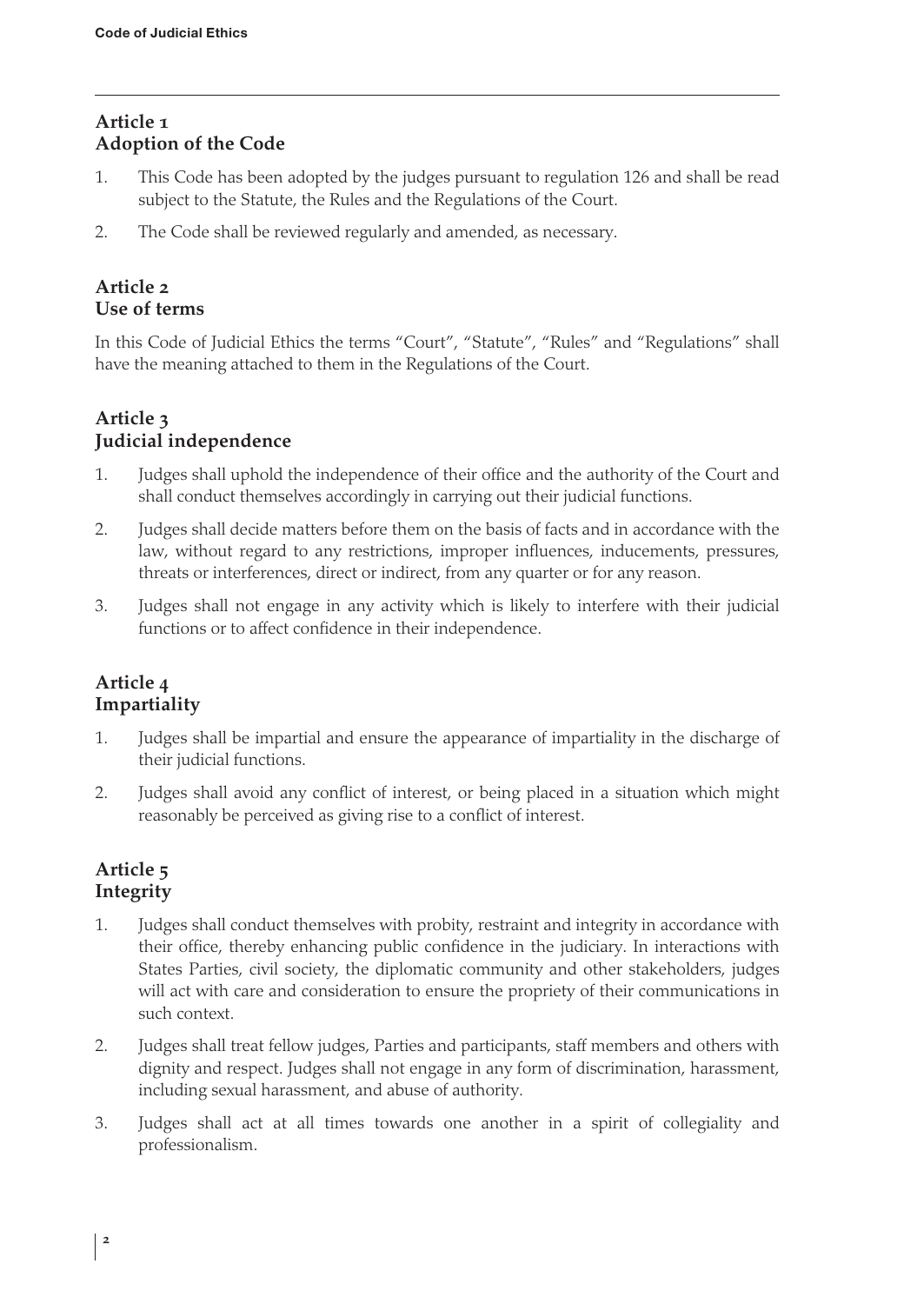- <span id="page-6-0"></span>4. Judges shall not directly or indirectly accept any gift, advantage, privilege or reward that can reasonably be perceived as being intended to influence the performance of their judicial functions.
- 5. Judges' obligation to act with probity and integrity extends to all aspects of their office, including their participation in decision-making to elect their fellow judges to positions of administrative responsibility, including in the Presidency of the Court and as Presidents of Division. Judges shall vote independent of any external influence and shall not be motivated by personal interests while participating in such elections. Candidates shall refrain from any action that might, in the context of the election, be reasonably perceived as an inappropriate promise, gift, advantage, privilege or reward of a personal nature. Any permitted electoral campaigning shall be in accordance with the principles and standards of this Code and focussed on the candidate's professional experience and attributes which qualify her or him for the office sought and/or plans for her or his term of office. All limitations on electoral campaigning established in the Guidelines on the Procedure for the Election of the Presidency must be respected, any violation of which shall be a violation of this Code.

# **Article 6 Confidentiality**

Judges shall respect the confidentiality of consultations which relate to their judicial functions and the secrecy of deliberations.

#### **Article 7 Diligence**

- 1. Judges shall act diligently in the exercise of their duties and shall devote their professional activities to those duties.
- 2. Judges shall take reasonable steps to maintain and enhance the knowledge, skills and personal qualities necessary for judicial office.
- 3. Judges shall perform all judicial duties properly and expeditiously.
- 4. Judges shall deliver their decisions and any other rulings without undue delay.

#### **Article 8 Loyalty**

Judges shall comply with their duty of loyalty towards the Court.

#### **Article 9 Conduct during proceedings**

- 1. In conducting judicial proceedings, judges shall maintain order, act in accordance with commonly accepted decorum, remain patient and courteous towards all participants and members of the public present and require them to act likewise.
- 2. Judges shall exercise vigilance in controlling the manner of questioning of witnesses or victims in accordance with the Rules and give special attention to the right of participants to the proceedings to equal protection and benefit of the law.